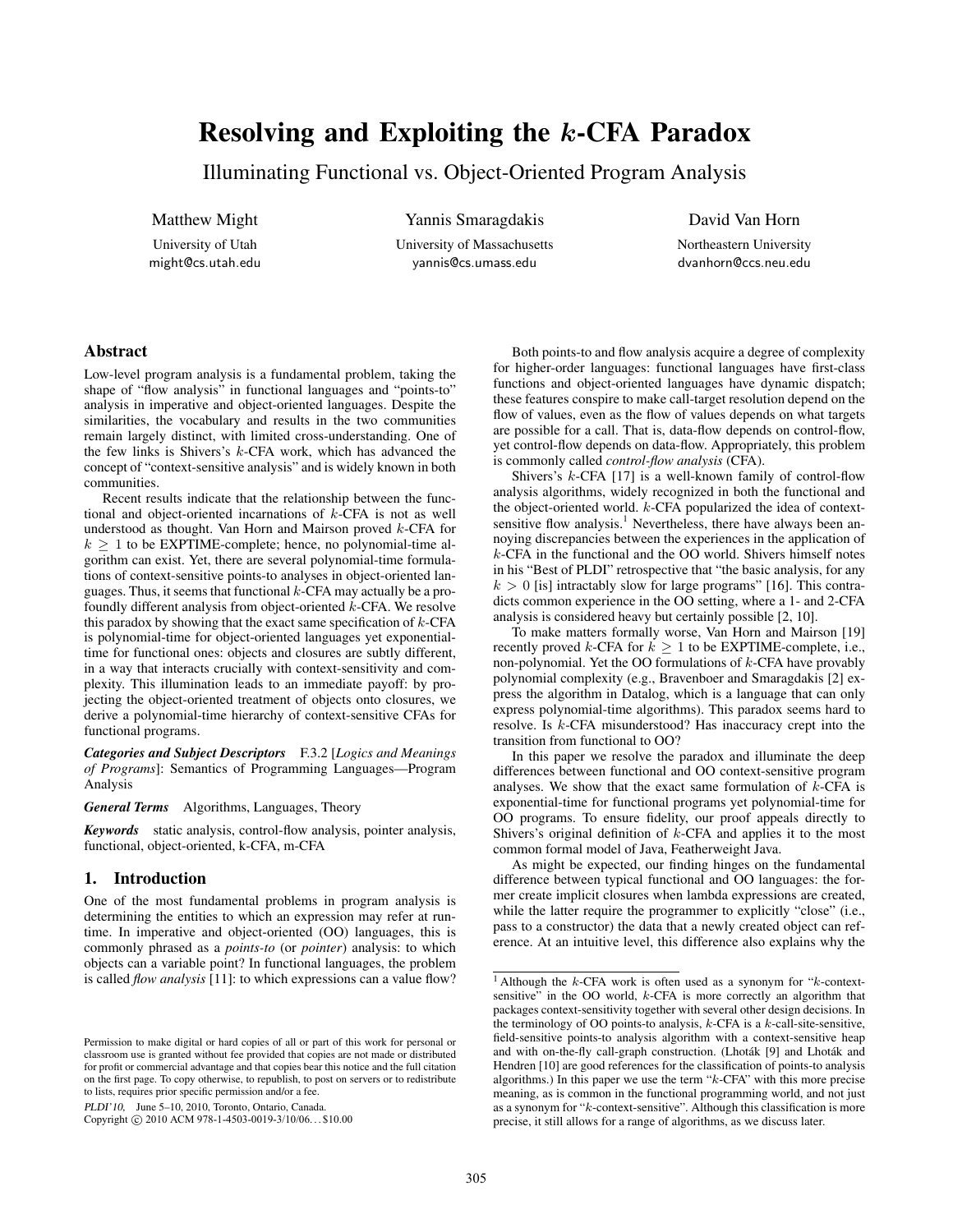exact same k-CFA analysis will not yield the same results if a functional program is automatically rewritten into an OO program: the call-site context-sensitivity of the analysis leads to loss of precision when the values are explicitly copied—the analysis merges the information for all paths with the same  $k$ -calling-context into the same entry for the copied data.

Beyond its conceptual significance, our finding pays immediate dividends: By emulating the behavior of OO k-CFA, we derive a hierarchy, *m*-CFA, of polynomial CFA analyses for functional programs. In technical terms, k-CFA corresponds to an abstract interpretation over shared-environment closures, while m-CFA corresponds to an abstract interpretation over flat-environment closures. m-CFA turns out to be an important instantiation in the space of analyses described by Jagannathan and Weeks [8].

### 2. Background and Illustration

Although we prove our claims formally in later sections, we first illustrate the behavior of  $k$ -CFA for OO and functional programs informally, so that the reader has an intuitive understanding of the essence of our argument.

# 2.1 Background: What is CFA?

k-CFA was developed to solve the higher-order control-flow problem in λ-calculus-based programming languages. Functional languages are explicitly vulnerable to the higher-order control-flow problem, because closures are passed around as first-class values. Object-oriented languages like Java are implicitly higher-order, because method invocation is resolved dynamically—the invoked method depends on the type of the object that makes it to the invocation point.

In practice, CFAs must compute much more than just controlflow information. CFAs are also data-flow analyses, computing the values that flow to any program expression. In the objectoriented setting, CFA is usually termed a "points-to" analysis and the interplay between control- and data-flow is called "on-the-fly call-graph construction" [9].

Both the functional community and the pointer-analysis community have assigned a meaning to the term  $k$ -CFA. Informally, k-CFA refers to a hierarchy of global static analyses whose contextsensitivity is a function of the last  $k$  call sites visited. In its functional formulation, k-CFA uses this context-sensitivity for every value and variable—thus, in pointer analysis terms,  $k$ -CFA is a  $k$ call-site-sensitive analysis with a k-context-sensitive heap.

### 2.2 Insight and Example

The paradox prompted by the Van Horn and Mairson proofs seems to imply that k-CFA actually refers to two different analyses: one for functional programs, and one for object-oriented/imperative programs. The surprising finding of our work is that  $k$ -CFA means the same thing for both programming paradigms, but that its behavior is different for the object-oriented case.

k-CFA was defined by abstract interpretation of the  $\lambda$ -calculus semantics for an abstract domain collapsing data values to static abstractions qualified by  $k$  calling contexts. Functional implementations of the algorithm are often heavily influenced by this abstract interpretation approach. The essence of the exponential complexity of k-CFA (for  $k \geq 1$ ) is that, although each variable can appear with at most  $O(n^k)$  calling contexts, the number of variable environments is exponential, because an environment can combine variables from distinct calling contexts. Consider the following term:

$$
(\lambda (z) (z x_1 \ldots x_n)) .
$$

This expression has  $n$  free variables. In 1-CFA, each variable is mapped to the call-site in which it was bound. By binding each of the  $x_i$  in multiple call-sites, we can induce an exponential number of environments to close this  $\lambda$ -term:

$$
(\lambda (f_1) (f_1 0) (f_1 1))
$$
  
\n
$$
(\lambda (x_1)
$$
  
\n...  
\n
$$
(\lambda (f_n) (f_n 0) (f_n 1))
$$
  
\n
$$
(\lambda (x_n)
$$
  
\n
$$
(\lambda (z) (z x_1 ... x_n)))))...))
$$

Notice that each  $x_i$  is bound to 0 and 1, thus there are  $2^n$  environments closing the inner  $\lambda$ -term.

The same behavior is not possible in the object-oriented setting because creating closures has to be explicit (a fundamental difference of the two paradigms<sup>2</sup>) and the site of closure creation becomes the common calling context for all closed variables.

Figures 1 and 2 demonstrate this behavior for a 1-CFA analysis. (This is the shortest, in terms of calling depth, example that can demonstrate the difference.) Figure 1 presents the program in OO form, with explicit closures—i.e., objects that are initialized to capture the variables that need to be used later. Figure 2 shows the same program in functional form. We use a fictional (for Java) construct lambda that creates a closure out of the current environment. The bottom parts of both figures show the information that the analysis computes. (We have grouped the information in a way that is more reflective of OO  $k$ -CFA implementations, but this is just a matter of presentation.)

The essential question is "in how many environments does function baz get analyzed?" The exact same, abstract-interpretationbased, 1-CFA algorithm produces  $O(N + M)$  environments for the object-oriented program and  $O(NM)$  environments for the functional program. The reason has to do with how the contextsensitivity of the analysis interacts with the explicit closure. Since closures are explicit in the OO program, all (heap-)accessible variables were closed simultaneously. One can see this in terms of variables x and y: both are closed by copying their values to the x and y fields of an object in the expression "new ClosureXY $(x, y)$ ". This copying collapses all the different values for x that have the same 1-call-site context. Put differently, x and y inside the OO version of baz are not the original variables but, rather, copies of them. The act of copying, however, results in less precision because of the finite context-sensitivity of the analysis. In contrast, the functional program makes implicit closures in which the values of x and y are closed at different times and maintain their original context. The abstract interpretation results in computing all  $O(NM)$  combinations of environments with different contexts for x and y. (If the example is extended to more levels, the number of environments becomes exponential in the length of the program.)

The above observations immediately bring to mind a wellknown result in the compilation of functional languages: the choice between shared environments and flat environments [1, page 142]. In a flat environment, the values of all free variables are copied into a new environment upon allocation. In a flat-environment scenario, it *is* sufficient to know only the base address of an environment to look up the value of a variable. To define the meaning of a program, it clearly makes no difference which environment representation a formal semantics models. However, in *compilation* there are tradeoffs: shared environments make closure-creation fast and variable look-up slow, while flat environments make closure-creation slow and variable look-up fast. The choice of environment representation also makes a profound difference during abstract interpretation.

<sup>&</sup>lt;sup>2</sup>It is, of course, impossible to strictly classify languages by paradigm ("what is JavaScript?") so our statements reflect typical, rather than universal, practice.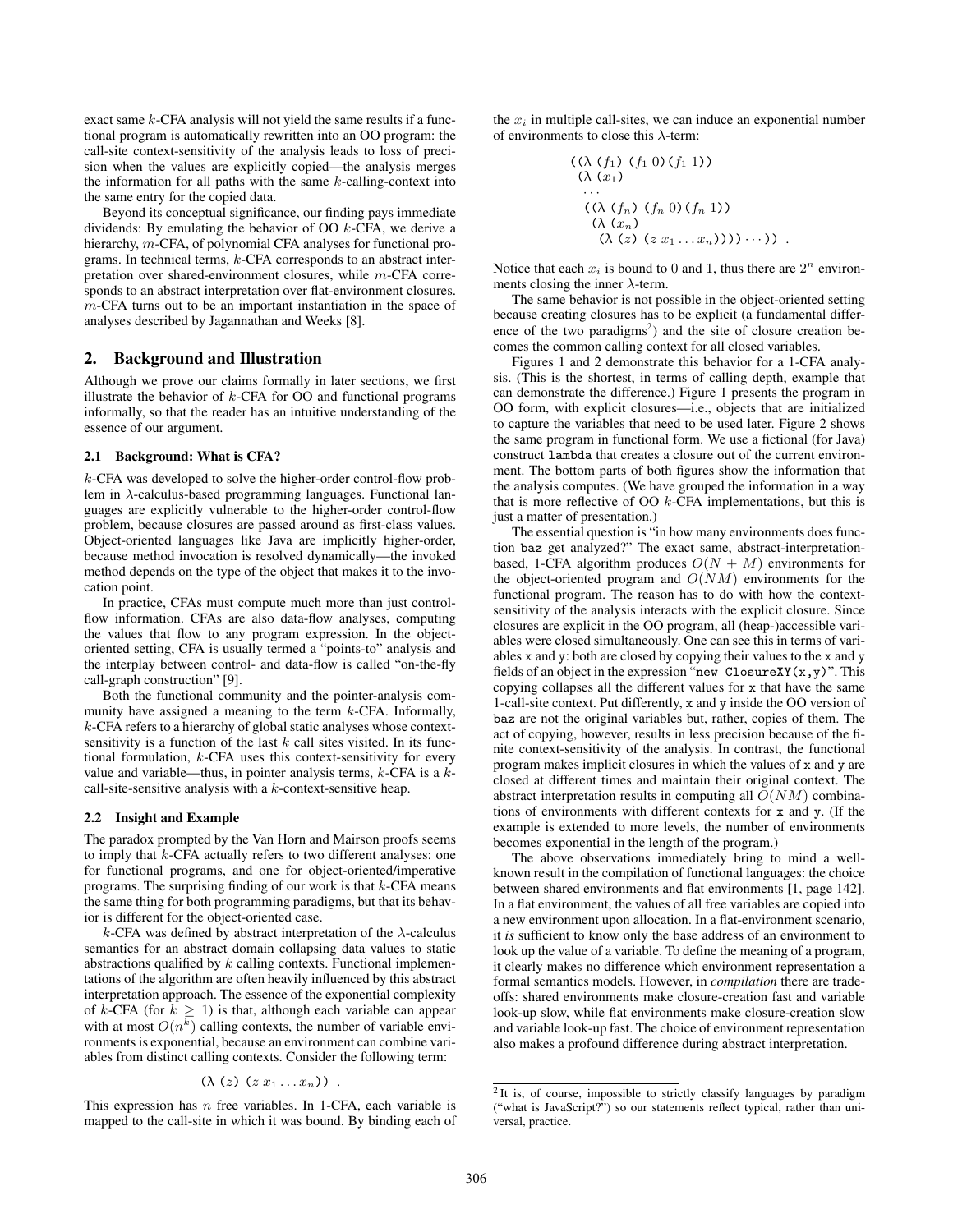

Figure 1. An example OO program, analyzed under 1-CFA. Parts that are orthogonal to the analysis (e.g., return types, the class containing foo, the body of baz) are elided. The bottom part shows the (points-to) results of the analysis in the form "*context*: *var* -> *abstractObject*". Conventions: we use  $[ox1]$ , ...,  $[oxN]$ ,  $[oy1]$ , ...,  $[oyM]$  to mean the abstract objects pointed to by the corresponding environment variables. (We only care that these objects be distinct.) *method var* names a local variable, *var* inside a method. *method*::*Type*.*field* refers to a field of the object of type *Type* allocated inside *method*. (This example allocates a single object per method, so no numeric distinction of allocation sites is necessary.) *callermethod*@*num* designates the *num*-th call-site inside method *callermethod*.



Figure 2. The same program in functional form (implicit closures). *The lambda expressions are drawn outside their lexical environment to illustrate the analogy with the OO code.* The number of environments out of the abstract interpretation is now  $O(NM)$  because variables x and y in the rightmost lambda were not closed together and have different contexts.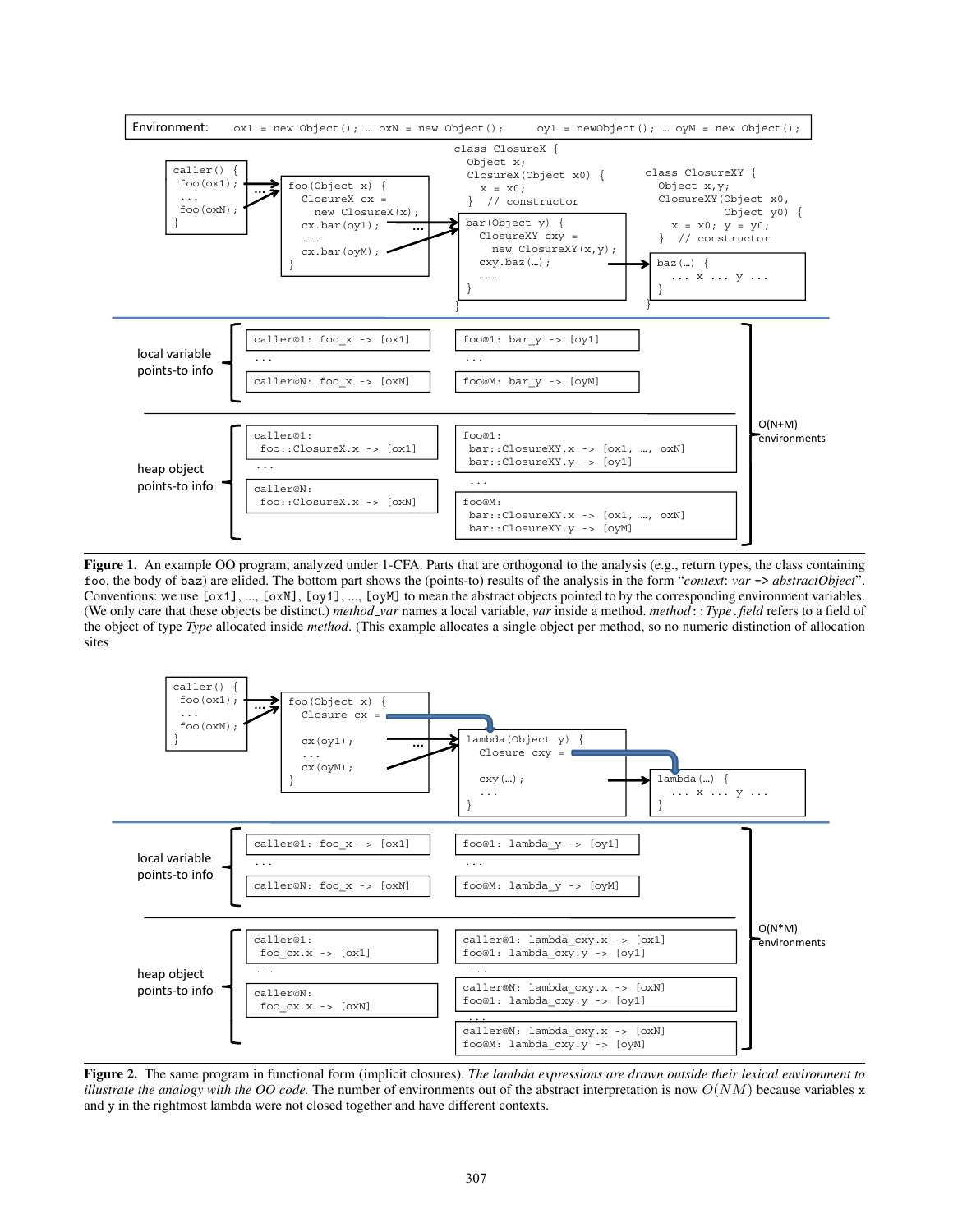$lam \in \mathsf{Lam} ::= (\lambda \; (v_1 \ldots v_n) \; \mathit{call})^\ell$  $v \in \mathsf{Var}$  $call \in Call ::= (f \ e_1 \ldots e_n)^{\ell}$  $f, e \in \textsf{Exp} = \textsf{Var} + \textsf{Lam}$  $\ell \in$  Lab is a set of labels

Figure 3. Grammar for CPS

# 3. Shivers's original  $k$ -CFA

Because one possible resolution to the paradox is that  $k$ -CFA for object-oriented programs and  $k$ -CFA for the  $\lambda$ -calculus is just a case of using the same name for two different concepts, we need to be confident that the analysis we are working with is really  $k$ -CFA. To achieve that confidence, we return to the source of  $k$ -CFA— Shivers's dissertation [17], which formally and precisely pins down its meaning. We take only cosmetic liberties in reformulating Shivers's k-CFA—we convert from a tail-recursive denotational semantics to a small-step operational semantics, and we rename contours to times. Though equivalent, Shivers's original formulation of k-CFA differs significantly from later ones; readers familiar with only modern CFA theory may even find it unusual. Once we have reformulated  $k$ -CFA, our goal will be to adapt it as literally as possible to Featherweight Java.

### 3.1 A grammar for CPS

A minimal grammar for CPS (Figure 3) contains two expression forms—λ-terms and variables—and one call form. The body of every  $\lambda$ -term is a call site, which ensures the CPS constraint that functions cannot directly return to their callers. We also attach a unique label to every  $\lambda$ -term and call site.

#### 3.2 Concrete semantics for CPS

We model the semantics for CPS as a small-step state machine. Each state in this machine contains the current call site, a binding environment in which to evaluate that call, a store and a time-stamp:

$$
\varsigma \in \Sigma = \text{Call} \times \text{BEnv} \times \text{Store} \times \text{Time}
$$
  

$$
\beta \in \text{BEnv} = \text{Var} \rightarrow \text{Addr}
$$
  

$$
\sigma \in \text{Store} = \text{Addr} \rightarrow D
$$
  

$$
d \in D = \text{Clo}
$$
  

$$
\text{clo} \in \text{Clo} = \text{Lam} \times \text{BEnv}
$$
  

$$
a \in \text{Addr} \text{ is an infinite set of addresses}
$$

 $t \in Time$  is an infinite set of time-stamps.

Environments in this state-space are factored; instead of mapping a variable directly to a value, a binding environment maps a variable to an address, and then the store maps addresses to values. The specific structure of both time-stamps and addresses will be determined later. Any infinite set will work for either addresses or time-stamps for the purpose of defining the meaning of the concrete semantics. (Specific choices for these sets can simplify proofs of soundness, which is why they are left unfixed for the moment.)

To inject a call site *call* into an initial state, we pair it with an empty environment, an empty store and a distinguished initial time:

$$
\varsigma_0 = (call,[],!,t_0).
$$

The concrete semantics are composed of an evaluator for expressions and a transition relation on states:

$$
\mathcal{E}: \mathsf{Exp} \times \mathit{BEnv} \times \mathit{Store} \to D \qquad (\Rightarrow) \subseteq \Sigma \times \Sigma.
$$

The evaluator looks up variables, and creates closures over  $\lambda$ -terms:

$$
\mathcal{E}(v,\beta,\sigma)=\sigma(\beta(v))\qquad \mathcal{E}(lam,\beta,\sigma)=(lam,\beta).
$$

In CPS, there is only one rule to transition from one state to another; when  $call = [(f e_1 ... e_n)^{\ell}].$ 

$$
(call, \beta, \sigma, t) \Rightarrow (call', \beta'', \sigma', t'), \text{ where}
$$

$$
(lam, \beta') = \mathcal{E}(f, \beta, \sigma) \qquad d_i = \mathcal{E}(e_i, \beta, \sigma)
$$

$$
lam = \llbracket (\lambda (v_1 \dots v_n) call')^{\ell'} \rrbracket \qquad t' = tick (call, t)
$$

$$
a_i = alloc(v_i, t') \qquad \beta'' = \beta'[v_i \mapsto a_i]
$$

$$
\sigma' = \sigma[a_i \mapsto d_i].
$$

There are two external parameters to this semantics, a function for incrementing the current time-stamp and a function for allocating fresh addresses for bindings:

$$
tick : Call \times Time \rightarrow Time
$$
  
alloc : Var \times Time \rightarrow Addr

It is possible to define a semantics in which the  $tick$  function does not have access to the current call site, but providing access to the call site will end up simplifying the proof of soundness for  $k$ -CFA.

Naturally, we expect that new time-stamps and addresses are always unique; formally:

$$
t < tick(call, t). \tag{1}
$$

If 
$$
v \neq v'
$$
, then  $alloc(v, t) \neqalloc(v', t)$ . (2)

$$
If t \neq t', then \, \text{alloc}(v, t) \neq \text{alloc}(v', t'). \tag{3}
$$

For the sake of understanding the concrete semantics, the obvious solution to these constraints is to use the natural numbers for time:

$$
Time = \mathbb{N} \qquad \qquad Addr = \text{Var} \times Time,
$$

so that the tick function merely has to increment:

 $tick(., t) = t + 1$   $alloc(v, t) = (v, t).$ 

#### 3.3 Executing the concrete semantics

The concrete semantics finds the set of states reachable from the initial state. The system-space for this process is a set of states:

$$
\xi \in \Xi = \mathcal{P}\left(\Sigma\right).
$$

The system-space exploration function is  $f : \Xi \to \Xi$ , which maps a set of states to their successors plus the initial state:

$$
f(\xi) = \left\{ \varsigma' : \varsigma \in \xi \text{ and } \varsigma \Rightarrow \varsigma' \right\} \cup \left\{ \varsigma_0 \right\},\
$$

Because the function is monotonic, there exists a fixed point

$$
S = \bigcup_{n=0}^{\infty} f^n(\emptyset),
$$

which is the (possibly infinite) set of reachable states.

### 3.4 Abstract semantics for CPS: k-CFA

The development of the abstract semantics parallels the construction of the concrete semantics. The abstract state-space is structurally similar to the concrete semantics:

$$
\hat{\varsigma} \in \hat{\Sigma} = \text{Call} \times \widehat{BEnv} \times \widehat{Store} \times \widehat{Time}
$$

$$
\hat{\beta} \in \widehat{BEnv} = \text{Var} \rightarrow \widehat{A} \widehat{ddr}
$$

$$
\hat{\sigma} \in \widehat{Store} = \widehat{A} \widehat{ddr} \rightarrow \hat{D}
$$

$$
\hat{d} \in \hat{D} = \mathcal{P} \left( \widehat{Clo} \right)
$$

$$
\widehat{clo} \in \widehat{Clo} = \text{Lam} \times \widehat{BEnv}
$$

$$
\hat{a} \in \widehat{Addr} \text{ is a finite set of addresses}
$$

$$
\hat{t} \in \widehat{Time} \text{ is a finite set of time-stamps.}
$$

There are three major distinctions with the concrete state-space: (1) the set of time-stamps is finite; (2) the set of addresses is finite; and (3) the store can return a *set* of values. We assume the natural partial order  $(\sqsubseteq)$  on this state-space and its components, along with the associated meaning for least-upper bound  $(L)$ . For example:

$$
\hat{\sigma} \sqcup \hat{\sigma}' = \lambda \hat{a}.(\hat{\sigma}(\hat{a}) \cup \hat{\sigma}'(\hat{a})).
$$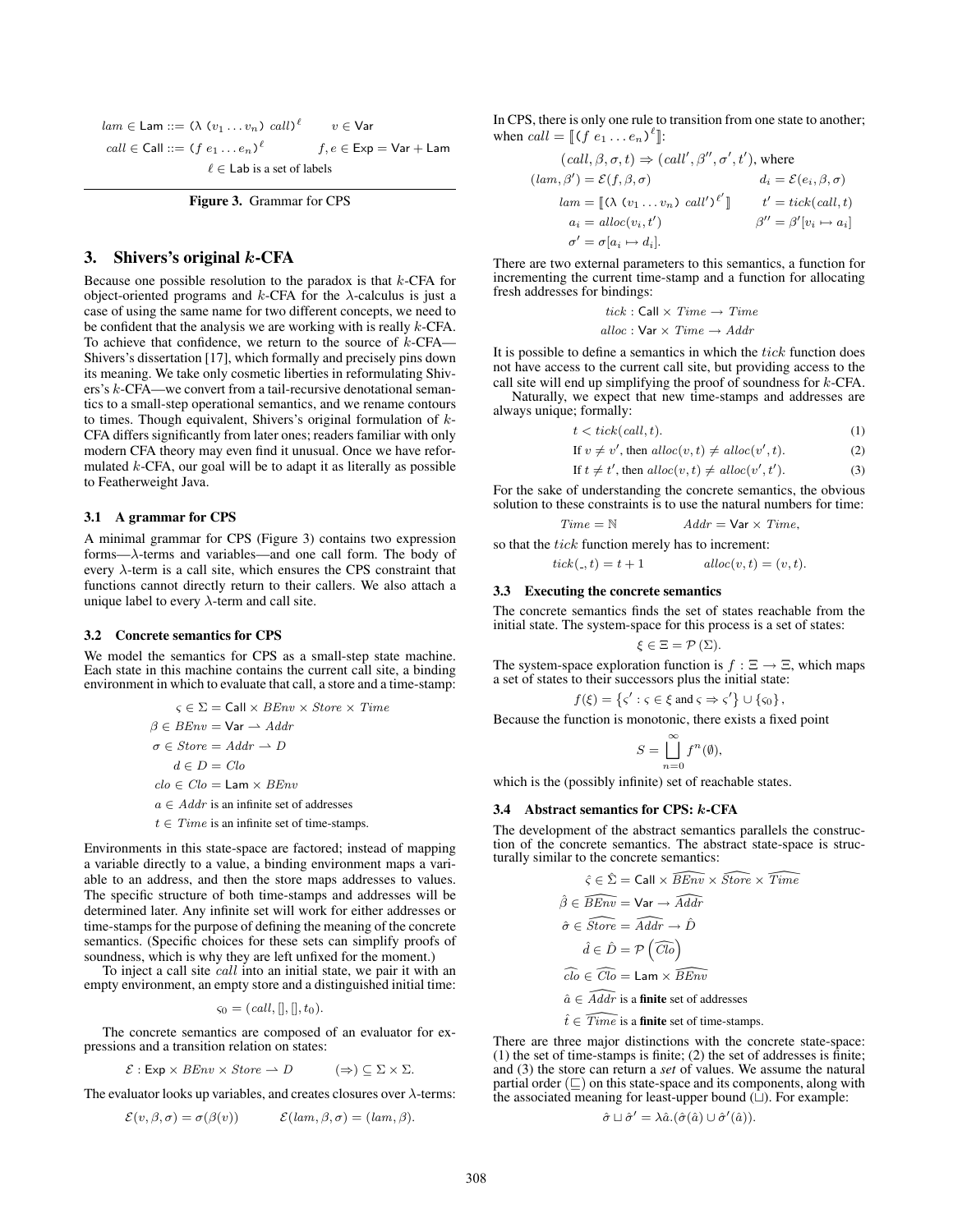A state-wise abstraction map  $\alpha : \Sigma \to \hat{\Sigma}$  formally relates the concrete state-space to the abstract state-space:

$$
\alpha(\text{call}, \beta, \sigma, t) = (\text{call}, \alpha(\beta), \alpha(\sigma), \alpha(t))
$$

$$
\alpha(\beta) = \lambda v. \alpha(\beta(v))
$$

$$
\alpha(\sigma) = \lambda \hat{a}. \bigcup_{\alpha(a) = \hat{a}} \alpha(\sigma(a))
$$

$$
\alpha(\text{lam}, \beta) = \{(\text{lam}, \alpha(\beta))\}
$$

$$
\alpha(a)
$$
 is fixed by  $\widehat{alloc}$   $\alpha(t)$  is fixed by  $\widehat{tick}$ .

We cannot choose an abstraction for addresses and time-stamps until we have chosen the sets  $Time, Time, Addr$  and  $Addr$ .

The initial abstract state for a program *call* is the direct abstraction of the initial concrete state:

$$
\hat{\varsigma}_0 = \alpha(\varsigma_0) = (call, \perp, \perp, \alpha(t_0)).
$$

The abstract semantics has an expression evaluator:

$$
\hat{\mathcal{E}} : \text{Exp} \times \widehat{BEnv} \times \widehat{Store} \to \hat{D}
$$

$$
\hat{\mathcal{E}}(v, \hat{\beta}, \hat{\sigma}) = \hat{\sigma}(\hat{\beta}(v)) \qquad \hat{\mathcal{E}}(lam, \hat{\beta}, \hat{\sigma}) = \{ (lam, \hat{\beta}) \}.
$$

The abstract transition relation  $(\leadsto) \subseteq \hat{\Sigma} \times \hat{\Sigma}$  mimics its concrete counterpart as well; when  $call = [[(f e_1 ... e_n)^{\ell}]]$ :

$$
(call, \hat{\beta}, \hat{\sigma}, \hat{t}) \sim (call', \hat{\beta}'', \hat{\sigma}', \hat{t}'), where
$$
  
\n
$$
(lam, \hat{\beta}') \in \hat{\mathcal{E}}(f, \hat{\beta}, \hat{\sigma}) \qquad \hat{d}_i = \hat{\mathcal{E}}(e_i, \hat{\beta}, \hat{\sigma})
$$
  
\n
$$
lam = [\![ (\lambda \ (v_1 \dots v_n) \ call' )^{\ell'} ]\!] \qquad \hat{t}' = \hat{t}\hat{t}\hat{c}\hat{k}(\text{call}, \hat{t})
$$
  
\n
$$
\hat{a}_i = \hat{alloc}(v_i, \hat{t}') \qquad \hat{\beta}'' = \hat{\beta}'[v_i \mapsto \hat{a}_i]
$$
  
\n
$$
\hat{\sigma}' = \hat{\sigma} \sqcup [\hat{a}_i \mapsto \hat{d}_i].
$$

Notable differences are the fact that this rule is non-deterministic (it branches to every abstract closure to which the function  $f$  evaluates), and that every abstract address could represent several concrete addresses, which means that additions to the store must be performed with a join operation  $(\sqcup)$  rather than an extension. There are also external parameters for the abstract semantics corresponding to the external parameters of the concrete semantics:

$$
\widehat{tick}: \mathsf{Call} \times \widehat{Time} \rightarrow \widehat{Time} \\ \widehat{alloc}: \mathsf{Var} \times \widehat{Time} \rightarrow \widehat{Addr}
$$

The  $tick$  function allocates an abstract time, which is allowed to be an abstract time which has been allocated previously; the allocator  $\widehat{alloc}$  is similarly allowed to re-allocate previously-allocated addresses.

#### 3.5 Constraints from soundness

The standard soundness theorem requires that the abstract semantics simulate the concrete semantics; the key inductive step shows simulation across a single transition:

**Theorem 3.1.** *If*  $\varsigma \Rightarrow \varsigma'$  and  $\alpha(\varsigma) \sqsubseteq \hat{\varsigma}$ , then there must exist an *abstract state*  $\hat{\varsigma}'$  *such that:*  $\hat{\varsigma} \Rightarrow \hat{\varsigma}'$  *and*  $\alpha(\varsigma') \sqsubseteq \hat{\varsigma}'$ .

The proof reduces to two lemmas which must be proved for every choice of the sets  $Time, Time, Addr$  and  $Addr$ :

**Lemma 3.2.** If 
$$
\alpha(t) \sqsubseteq \hat{t}
$$
, then  $\alpha(tick(call, t)) \sqsubseteq \widehat{tick}(call, \hat{t})$ .

**Lemma 3.3.** If 
$$
\alpha(t) \sqsubseteq \hat{t}
$$
, then  $\alpha(alloc(v,t)) \sqsubseteq \widehat{alloc(v,\hat{t})}$ .

### 3.5.1 The k-CFA solution

k-CFA represents one solution to the Simulation Lemmas 3.2 and 3.3. In k-CFA, a concrete time-stamp is the sequence of call sites traversed since the start of the program; an abstract time-stamp is the last  $k$  call sites. An address is a variable plus its binding time:

$$
Time = Call^* \qquad \qquad \widehat{Time} = Call^k
$$
  
 
$$
Addr = \text{Var} \times Time \qquad \qquad \widehat{Addr} = \text{Var} \times \widehat{Time}.
$$

In theory, k-CFA is able to distinguish up to  $|Call|^k$  instances (variants) of each variable—one for each invocation context. Of course, in practice, each variable tends to be bound in only a small fraction of all possible invocation contexts. Under this allocation regime, the external parameters are easily fixed:

$$
tick(call, t) = call : t \qquad \qquad \widehat{tick}(call, \hat{t}) = first_k(call : \hat{t})
$$

$$
alloc(v, t) = (v, t) \qquad \qquad \widehat{alloc}(v, \hat{t}) = (v, \hat{t}),
$$

which leaves only one possible choice for the abstraction maps:

$$
\alpha(t) = \operatorname{first}_k(t) \qquad \qquad \alpha(v, t) = (v, \alpha(t)).
$$

In technical terms,  $tick$  determines the context-sensitivity of the analysis, and  $\widehat{alloc}$  determines its polyvariance.

### 3.6 Computing  $k$ -CFA naïvely

 $k$ -CFA can be computed naïvely by finding the set of reachable states. The "system-space" for this approach is a set of states:

$$
\hat{\xi} \in \hat{\Xi} = \mathcal{P}\left(\hat{\Sigma}\right)
$$

.

The transfer function for this system-space is  $\hat{f}$  :  $\hat{\Xi} \rightarrow \hat{\Xi}$ :

$$
\hat{f}(\hat{\xi}) = \{\hat{\varsigma}' : \hat{\varsigma} \in \hat{\xi} \text{ and } \hat{\varsigma} \leadsto \hat{\varsigma}'\} \cup \{\hat{\varsigma}_0\}.
$$

The size of the state-space bounds the complexity of naïve  $k$ -CFA:<sup>3</sup>

$$
|\widehat{\text{Call}}|\times\frac{|\widehat{\text{BEnv}}|}{|\text{Call}|^k\times|\text{Var}|}\times\left(2^{|\text{Lam}|\times|\text{Call}|^k\times|\text{Var}|}\right)^{|\text{Var}|\times|\text{Call}|^k}\times\frac{|\widehat{\text{Time}}|}{|\text{Call}|^k}
$$

Even for  $k = 0$ , this method is deeply exponential, rather than the expected cubic time more commonly associated with 0CFA.

#### 3.7 Computing  $k$ -CFA with a single-threaded store

Shivers's technique for making k-CFA more efficient uses one store to represent all stores. Any set of stores may be conservatively approximated by their least-upper-bound. Under this approximation, the system-space needs only one store:

$$
\hat{\Xi} = \mathcal{P}\left(\text{Call} \times \widehat{\text{BEnv}} \times \widehat{\text{Time}}\right) \times \widehat{\text{Store}}.
$$

Over this system-space, the transfer function becomes:

$$
\hat{f}(\hat{C}, \hat{\sigma}) = (\hat{C} \cup \hat{C}', \hat{\sigma}')
$$

$$
\hat{S}' = \left\{ \hat{\varsigma}' : \hat{c} \in \hat{C} \text{ and } (\hat{c}, \hat{\sigma}) \leadsto \hat{\varsigma}' \right\}
$$

$$
\hat{C}' = \left\{ \hat{c} : (\hat{c}, \hat{\sigma}) \in \hat{S}' \right\}
$$

$$
\hat{\sigma}' = \bigsqcup_{(\hat{c}, \hat{\sigma}) \in \hat{S}'}
$$

[This formulation of the transfer function assumes that the store grows monotonically across transition, *i.e.*, that  $(\ldots, \hat{\sigma}, \hat{t}) \sim$  $(\ldots, \hat{\sigma}', t')$  implies  $\hat{\sigma} \sqsubseteq \hat{\sigma}'$ .

To compute the complexity of this analysis, note the isomorphism in the system-space:

$$
\hat{\Xi} \cong \left(\text{Call} \to \mathcal{P}\left(\widehat{BEnv} \times \widehat{Time}\right)\right) \times \left(\widehat{Addr} \to \mathcal{P}\left(\widehat{Clo}\right)\right),
$$

Because the function  $\hat{f}$  is monotonic, the height of the lattice  $\hat{\Xi}$ :

$$
\frac{|\widehat{\it BEnv}|}{|\widehat{\it Calll}| \times |\mathsf{Call}|^k \times |\mathsf{Var}|} \times \frac{|\widehat{\it True}|}{|\widehat{\it Calll}|^k} + \frac{|\widehat{\it Aadr}|}{|\mathsf{Var}| \times |\mathsf{Call}|^k \times |\mathsf{Lam}| \times |\mathsf{Call}|^k \times |\mathsf{Var}|}
$$

,

<sup>3</sup> Because  $\widehat{alloc}(v, t) = (v, t)$ , we could encode every binding environment with a map from variables to just times, so that, effectively,  $|\widehat{BEnv}|$  =  $|\text{Var} \rightharpoonup \widehat{Time}| = |\widehat{Time}|^{|\text{Var}|} = |\text{Call}|^{k \times |\text{Var}|}.$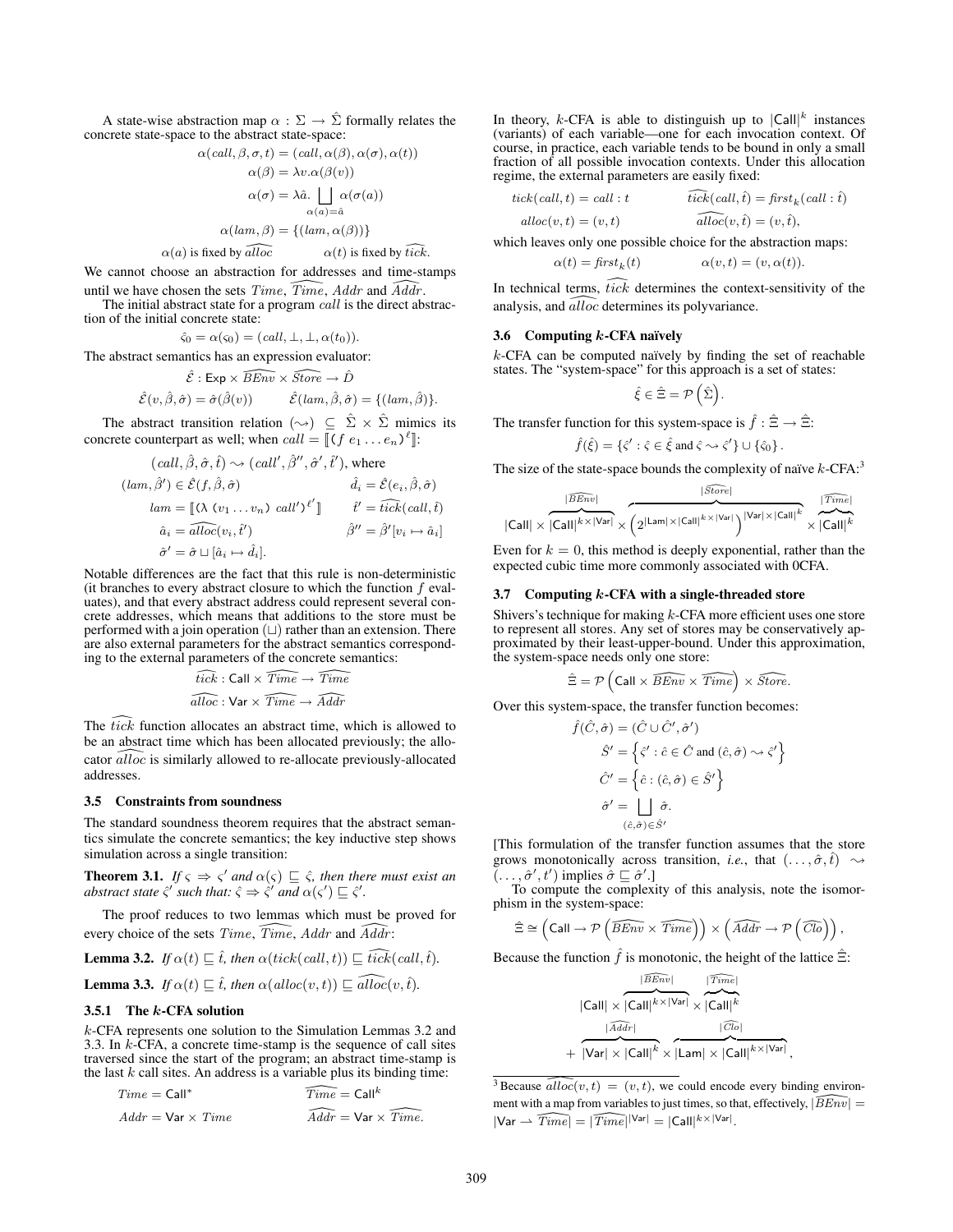```
\varsigma \in \Sigma = Stmt \times BEnv \times Store \times KontPtr \times Time
    \beta \in BEnv = \text{Var} \rightarrow Addr\sigma \in Store = Addr \rightarrow Dd \in D = Valval \in Val = Obj + Konto ∈ Obj = ClassName × BEnv\kappa \in Kont = \text{Var} \times \text{Stmt} \times \text{BEnv} \times \text{KontPtr}a \in Addr is a set of addresses
\stackrel{\kappa}{p} \in KontPtr \subseteq Addr
     t \in Time is a set of time-stamps.
```
Figure 4. Concrete state-space for A-Normal Featherweight Java.

bounds the maximum number of times we may have to apply the abstract transfer function. For  $k = 0$ , the height of the lattice is quadratic in the size of the program (with the cost of applying the transfer function linear in the size of the program). For  $k \geq 1$ , however, the algorithm has a genuinely exponential system-space.

### 4. Shivers's  $k$ -CFA for Java

Having formulated a small-step  $k$ -CFA for CPS, it is straightforward to formulate a small-step, abstract interpretive  $k$ -CFA for Java. To simplify the presentation, we utilize Featherweight Java [7] in "A-Normal" form. A-Normal Featherweight Java is identical to ordinary Featherweight Java, except that arguments to a function call must be atomically evaluable, as they are in A-Normal Form  $\lambda$ -calculus. For example, the body return  $f.foo(b.bar())$ ; becomes the sequence of statements B  $b1 =$ b.bar(); F f1 = f.foo(b1); return f1;. This shift does not change the expressive power of the language or the nature of the analysis, but it does simplify the semantics by eliminating semantic expression contexts. The following grammar describes A-Normal Featherweight Java; note the (re-)introduction of statements:

\n
$$
\text{Class} ::= \text{class } C \text{ extends } C' \{ \overrightarrow{C'' f} ; K \overrightarrow{M} \}
$$
\n

\n\n
$$
K \in \text{Konst} ::= C \, (\overrightarrow{C f}) \{ \text{super}(\overrightarrow{f'}) : \text{this } f'' = f'''; \}
$$
\n

\n\n
$$
M \in \text{Method} ::= C \, m \, (\overrightarrow{C v}) \, \{ \overrightarrow{C v} ; \overrightarrow{s} \}
$$
\n

\n\n
$$
s \in \text{Stm} ::= v = e ; \{ \mid \text{return } v ; \{ \}
$$
\n

\n\n
$$
e \in \text{Exp} ::= v \mid v . f \mid v . m(\overrightarrow{v}) \mid \text{new } C \, (\overrightarrow{v}) \mid (C) v
$$
\n

\n\n
$$
f \in \text{FieldName} = \text{Var}
$$
\n

 $C \in$  ClassName is a set of class names

 $m \in$  MethodCall is a set of method invocation sites

```
\ell \in Lab is a set of labels
```
The set Var contains both variable and field names. Every statement has a label. The function  $succ$ : Lab  $\rightarrow$  Stmt yields the subsequent statement for a statement's label.

### 4.1 Concrete semantics for Featherweight Java

Figure 4 contains the concrete state-space for the small-step Featherweight Java machine, and Figure 6 contains the concrete semantics.<sup>4</sup> The state-space closely resembles the concrete state-space for CPS. One difference is the need to explicitly allocate continuations (from the set  $Kont$ ) at a semantic level. These same continuations exist in CPS, but they're hidden in plain sight—the CPS transform converts semantic continuations into syntactic continuations.



|                                                                              | <i>fields</i> | arguments | field values | record |
|------------------------------------------------------------------------------|---------------|-----------|--------------|--------|
|                                                                              |               |           |              |        |
| $\mathcal{K} \in Ructor = Addr^* \times D^* \rightarrow (Store \times BEnv)$ |               |           |              |        |
| $\mathcal{M}:D\times\mathsf{MethodCall}\to\mathsf{Method}$                   |               |           |              |        |



It is important to note the encoding of objects: objects are a class plus a record of their fields, and the record component is encoded as a binding environment that maps field names to their addresses. This encoding is congruent to  $k$ -CFA's encoding of closures, but it is probably not the way one would encode the record component of an object if starting from scratch. The natural encoding would reduce an object to a class plus a single base address, *i.e.*,  $Obj =$ ClassName  $\times$  Addr, since fields are accessible as offsets from the base address. Then, given an object  $(C, a)$ , the address of field  $f$  would be  $(f, a)$ . In fact, under our semantics, given an object  $(C, \beta)$ , it is effectively the case that  $\beta(f) = (f, a)$ . We are choosing the functional representation of records to maintain the closest possible correspondence with CPS. When investigating the complexity of  $k$ -CFA for Java, we will exploit this observation: the fact that objects can be represented with just a base address causes the collapse in complexity.

The concrete semantics are encoded as a small-step transition relation ( $\Rightarrow$ )  $\subseteq \Sigma \times \Sigma$ . Each expression type gets a transition rule. *Object allocation creates a new binding environment* β 0 *, which shares no structure with the previous environment* β*; contrast this with CPS.* These rules use the helper functions described in Figure 5. The constructor-lookup function  $C$  yields the field names and the constructor associated with a class name. A constructor  $K$  takes newly allocated addresses to use for fields and a vector of arguments; it returns the change to the store plus the record component of the object that results from running the constructor. The methodlookup function M takes a method invocation point and an object to determine which method is actually being called at that point.

#### 4.2 Abstract semantics: k-CFA for Featherweight Java

Figure 7 contains the abstract state-space for the small-step Featherweight Java machine, *i.e.*, OO k-CFA. As was the case for CPS, the abstract semantics closely mirror the concrete semantics. We assume the natural partial order for the components of the abstract state-space.

The abstract semantics are encoded as a small-step transition relation  $(\leadsto) \subseteq \hat{\Sigma} \times \hat{\Sigma}$ , shown in Figure 9. There is one abstract transition rule for each expression type, plus an additional transition rule to account for return. These rules make use of the helper functions described in Figure 8. The constructor-lookup function  $\mathcal C$ yields the field names and the abstract constructor associated with a class name. An abstract constructor  $\hat{\mathcal{K}}$  takes abstract addresses to use for fields and a vector of arguments; it returns the "change" to the store plus the record component of the object that results from running the constructor. The abstract method-lookup function  $\hat{\mathcal{M}}$ takes a method invocation point and an object to determine which methods could be called at that point.

### 4.3 The k-CFA solution

As in the original k-CFA for CPS, we factored out time-stamp and address allocation functions and even the structure of time-stamps and addresses. The equivalent to call sites in Java are statements. So, a concrete time-stamp is the sequence of labels traversed since the program began execution. Addresses pair either a variable/field name or a method with a time. Method names are allowed, so that continuations can have a binding point for each method at each

 $4$  Note that the  $(+)$  operation represents right-biased functional union, and that wherever a vector  $\vec{x}$  is in scope, its components are implicitly in scope:  $\vec{x} = \langle x_0, \ldots, x_{length(\tilde{x})} \rangle.$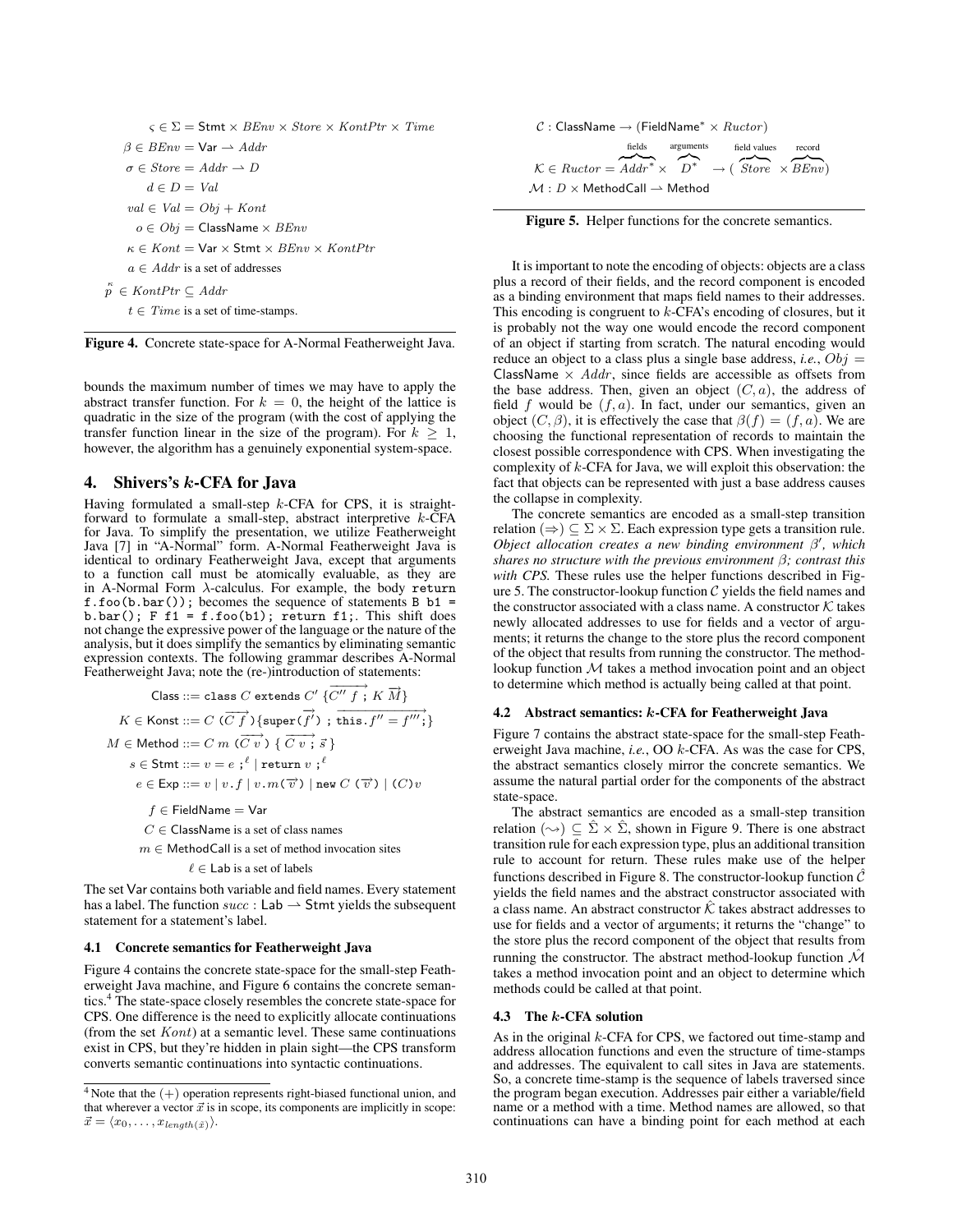# *Variable reference*

 $([\![v = v'; \cdot^\ell], \beta, \sigma, \overset{\kappa}{p}, t) \Rightarrow (succ(\ell), \beta, \sigma', \overset{\kappa}{p}, t'),$  where  $t' = tick(\ell, t)$   $\sigma' = \sigma[\beta(v) \mapsto \sigma(\beta(v'))].$ 

# *Return*

$$
([\textbf{return } v \; ; ^{\ell} ], \beta, \sigma, \overset{\kappa}{p}, t) \Rightarrow (s, \beta', \sigma', \overset{\kappa}{p}', t'), \text{ where}
$$
\n
$$
t' = tick(\ell, t) \qquad (v', s, \beta', \overset{\kappa}{p}') = \sigma(\overset{\kappa}{p})
$$
\n
$$
d = \sigma(\beta(v)) \qquad \sigma' = \sigma[\beta'(v') \mapsto d].
$$

# *Field reference*

 $([\![v = v' \cdot f; \cdot^{\ell}], \beta, \sigma, \stackrel{\kappa}{p}, t) \Rightarrow (succ(\ell), \beta, \sigma', \stackrel{\kappa}{p}, t'),$  where  $t' = tick(\ell, t) \quad (C, \beta') = \sigma(\beta(v')) \quad \sigma' = \sigma[\beta(v) \mapsto \sigma(\beta'(f))].$ 

# *Method invocation*

$$
([\![v = v_0 \cdot m(\overrightarrow{v'})\,;\,^{\ell}]\!], \beta, \sigma, \overset{\kappa}{p}, t) \Rightarrow (s_0, \beta'', \sigma', \overset{\kappa}{p}', t'),
$$
  
\nwhere  
\n
$$
M = [\![C \; m \; (\overrightarrow{C \; v''})\, \{ \overrightarrow{C'} \; v''' \; ; \; \overrightarrow{s} \}]\!] = \mathcal{M}(d_0, m)
$$
  
\n
$$
d_0 = \sigma(\beta(v_0))
$$
  
\n
$$
t' = tick(\ell, t)
$$
  
\n
$$
\kappa = (v, succ(\ell), \beta, \overset{\kappa}{p})
$$
  
\n
$$
\overset{\kappa}{p'} = alloc_{\kappa}(M, t')
$$
  
\n
$$
a''_j = alloc(v''_j, t')
$$
  
\n
$$
\beta'' = \beta'[v''_i \mapsto a'_i, v'''_j \mapsto a''_j] \qquad \sigma' = \sigma[\overset{\kappa}{p'} \mapsto \kappa, a'_i \mapsto d_i].
$$

# *Object allocation*

$$
([\![v = \text{new } C \ (v\stackrel{\rightarrow}{v'});\,^{\ell}], \beta, \sigma, \stackrel{\kappa}{p}, t) \Rightarrow (succ(\ell), \beta, \sigma', \stackrel{\kappa}{p}, t'),
$$
  
where  

$$
t' = tick(\ell, t) \qquad d_i = \sigma(\beta(v_i'))
$$

$$
(\vec{f}, \mathcal{K}) = \mathcal{C}(C) \qquad a_i =alloc(f_i, t')
$$

$$
(\Delta \sigma, \beta') = \mathcal{K}(\vec{a}, \vec{d}) \qquad d' = (C, \beta')
$$

$$
\sigma' = \sigma + \Delta \sigma + [\beta(v) \mapsto d'].
$$

# *Casting*

 $([\![v = (C')\; v']\!], \beta, \sigma, \stackrel{\kappa}{p}, t) \Rightarrow (succ(\ell), \beta, \sigma', \stackrel{\kappa}{p}, t'),$  where  $t' = tick(\ell, t)$  σ  $\sigma' = \sigma[\beta(v) \mapsto \sigma(\beta(v'))].$ 

Figure 6. Concrete semantics for A-Normal Featherweight Java.

$$
\hat{\varsigma} \in \hat{\Sigma} = \text{Strm} \times \widehat{BEnv} \times \widehat{Store} \times \widehat{KontPtr} \times \widehat{Time}
$$
  

$$
\hat{\beta} \in \widehat{BEnv} = \text{Var} \rightarrow \widehat{Addr}
$$
  

$$
\hat{\sigma} \in \widehat{Store} = \widehat{Addr} \rightarrow \widehat{D}
$$
  

$$
\hat{d} \in \hat{D} = \mathcal{P} (\widehat{Val})
$$
  

$$
\widehat{val} \in \widehat{Val} = \widehat{Obj} + \widehat{Kont}
$$
  

$$
\hat{o} \in \widehat{Obj} = \text{ClassName} \times \widehat{BEnv}
$$
  

$$
\hat{\kappa} \in \widehat{Kont} = \text{Var} \times \text{Strm} \times \widehat{BEnv} \times \widehat{KontPtr}
$$
  

$$
\hat{a} \in \widehat{Addr} \text{ is a finite set of addresses}
$$
  

$$
\hat{r} \in \widehat{KontPtr} \subseteq \widehat{Addr}
$$
  

$$
\hat{t} \in \widehat{Time} \text{ is a finite set of time-stamps.}
$$



 $\hat{\mathcal{C}}$  : ClassName  $\rightarrow$  (FieldName<sup>\*</sup>  $\times$   $\widehat{Ructor}$ )  $\hat{\mathcal{K}} \in \widehat{Ructor} = \widehat{Adar}^* \times \hat{D}^* \to (\widehat{Store} \times \widehat{BEnv})$  $\mathcal{\hat{M}} : \widehat{D} \times \mathsf{MethodCall} \rightarrow \mathcal{P}$  (Method)



### *Variable reference*

$$
([\![v = v'; \{{}^{\ell}\!], \hat{\beta}, \hat{\sigma}, \stackrel{\hat{\kappa}}{p}, \hat{t}) \sim (succ(\ell), \hat{\beta}, \hat{\sigma}', \stackrel{\hat{\kappa}}{p}, \hat{t}'), \text{where}
$$
  

$$
\hat{t}' = \hat{t}\hat{i}\hat{c}\hat{k}(\ell, \hat{t}) \qquad \hat{\sigma}' = \hat{\sigma} \sqcup [\hat{\beta}(v) \mapsto \hat{\sigma}(\hat{\beta}(v'))].
$$

*Return*

$$
\begin{aligned}\n &\left(\left[\texttt{return } v \right] \, ; \,^{\ell}\right], \hat{\beta}, \hat{\sigma}, \,^{\hat{\kappa}}_{p}, \hat{t}\right) \sim \langle s, \, \hat{\beta}', \, \hat{\sigma}', \,^{\kappa'}_{p}, \, \hat{t}'\right), \text{ where} \\
 &\quad t' = \widehat{tick}(\ell, \hat{t}) \qquad (v', s, \hat{\beta}', \, \hat{\bar{p}}') \in \hat{\sigma}(\hat{\bar{p}}) \\
 &\quad \hat{d} = \hat{\sigma}(\hat{\beta}(v)) \qquad \qquad \hat{\sigma}' = \hat{\sigma} \sqcup [\hat{\beta}'(v') \mapsto \hat{d}].\n \end{aligned}
$$

# *Field reference*

 $([\![v = v' \cdot f; \cdot^{\ell}]\!], \hat{\beta}, \hat{\sigma}, \stackrel{\hat{\kappa}}{p}, \hat{t}) \sim (succ(\ell), \hat{\beta}, \hat{\sigma}', \stackrel{\hat{\kappa}}{p}, \hat{t}'),$  where  $\hat{t}' = \hat{tick}(\ell, \hat{t}) \quad (C, \hat{\beta}') \in \hat{\sigma}(\hat{\beta}(v')) \quad \hat{\sigma}' = \hat{\sigma} \sqcup [\hat{\beta}(v) \mapsto \hat{\sigma}(\hat{\beta}'(f))].$ 

# *Method invocation*

$$
(\llbracket v = v_0.m(\overrightarrow{v'}) ; \llbracket , \hat{\beta}, \hat{\sigma}, \overset{\hat{\kappa}}{p}, \hat{t}) \sim (s_0, \hat{\beta}'', \hat{\sigma}', \overset{\hat{\kappa}'}{p}, \overset{\hat{t}'}{t}),
$$
\nwhere\n
$$
M = \llbracket C m (\overrightarrow{C v''}) \ \{\overrightarrow{C'} v''' ; \ \overrightarrow{s} \} \rrbracket \in \mathcal{M}(\hat{d}_0, m)
$$
\n
$$
\hat{d}_0 = \hat{\sigma}(\hat{\beta}(v_0)) \qquad \hat{d}_i = \hat{\sigma}(\hat{\beta}(v'_i))
$$
\n
$$
\hat{t}' = \widehat{tick}(\ell, \hat{t}) \qquad \hat{\kappa} = (v, succ(\ell), \hat{\beta}, \overset{\hat{\kappa}}{p})
$$
\n
$$
\overset{\hat{\kappa}'}{p'} = \widehat{alloc}_{\hat{\kappa}}(M, \hat{t}') \qquad \hat{a}'_i = \widehat{alloc}(v''_i, \hat{t}')
$$
\n
$$
\hat{a}''_j = \widehat{alloc}(v''_j, \hat{t}') \qquad \hat{\beta}' = \llbracket [\text{this}] \mapsto \hat{\beta}(v_0)]
$$
\n
$$
\hat{\beta}'' = \hat{\beta}'[v''_i \mapsto \hat{a}'_i, v'''_j \mapsto \hat{a}''_j] \qquad \hat{\sigma}' = \hat{\sigma} \sqcup [\overset{\hat{\kappa}'}{p} \mapsto {\hat{\kappa}} \}, \hat{a}'_i \mapsto \hat{d}_i].
$$

*Object allocation*

$$
\begin{aligned} (\llbracket v = \texttt{new}\ C\ (\overset{\rightharpoonup}{v'})\,; {}^{\ell} \rrbracket, \hat{\beta}, \hat{\sigma}, \overset{\kappa}{p}, \hat{t}) \sim (\mathit{succ}(\ell), \hat{\beta}, \hat{\sigma}', \overset{\kappa}{p}, \hat{t}'),\\ \text{where} \qquad \qquad \qquad \hat{t}' = \widehat{\mathit{tick}}(\ell, \hat{t}) \qquad \qquad \hat{d}_i = \hat{\sigma}(\hat{\beta}(v'_i)) \end{aligned}
$$

$$
(\vec{f}, \hat{K}) = \hat{\mathcal{C}}(C) \qquad \hat{a}_i = \widehat{alloc}(f_i, \hat{t}')
$$
  

$$
(\Delta \hat{\sigma}, \hat{\beta}') = \hat{K}(\vec{\hat{a}}, \vec{\hat{d}}) \qquad \hat{d}' = (C, \hat{\beta}')
$$
  

$$
\hat{\sigma}' = \hat{\sigma} \sqcup \Delta \hat{\sigma} \sqcup [\hat{\beta}(v) \mapsto \hat{d}'].
$$

*Casting*

$$
([\![v = (C') \ v']\!] , \hat{\beta}, \hat{\sigma}, \stackrel{\hat{\kappa}}{\hat{p}}, \hat{t}) \sim (succ(\ell), \hat{\beta}, \hat{\sigma}', \stackrel{\hat{\kappa}}{\hat{p}}, \hat{t}')
$$

$$
\hat{t}' = \widehat{tick}(\ell, \hat{t}) \qquad \hat{\sigma}' = \hat{\sigma} \sqcup [\hat{\beta}(v) \mapsto \hat{\sigma}(\hat{\beta}(v'))].
$$

Figure 9. Abstract semantics for A-Normal Featherweight Java.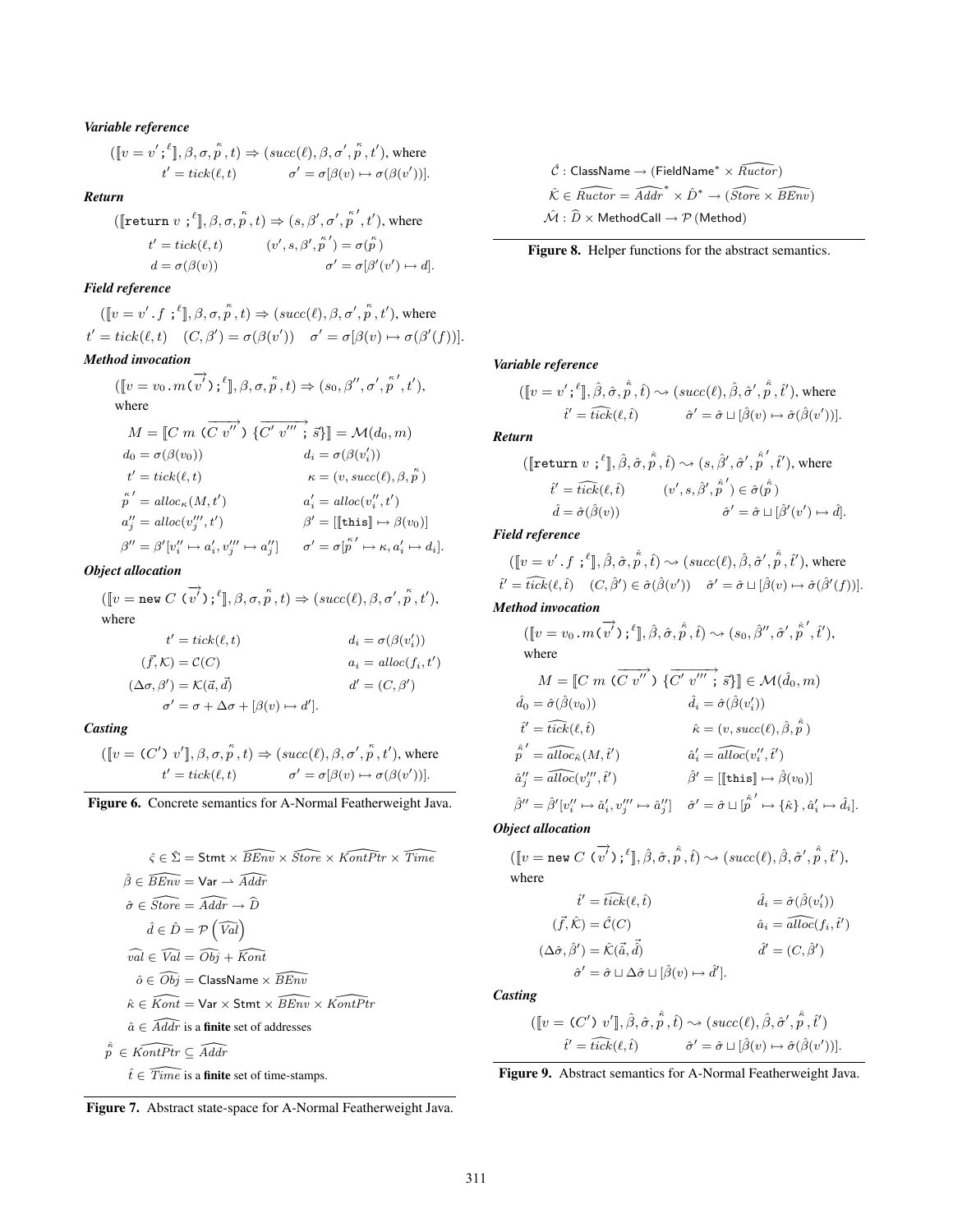time. (Were method names not allowed, then all procedures would return to the same continuations in "0"CFA.)

| $Time = Lab^*$                | $\widehat{Time} = \mathsf{Lab}^k$ |
|-------------------------------|-----------------------------------|
| $Addr =$ Offset $\times$ Time | $Addr =$ Offset $\times$ Time     |
| $Offset = Var + Method.$      |                                   |

The time-stamp function prepends the most recent label. The variable/field-allocation function pairs the variable/field with the current time, while the continuation-allocation function pairs the method being invoked with the current time:

$$
tick(\ell, t) = \ell : t \qquad \qquad \overbrace{tick}(\ell, \hat{t}) = \overbrace{first}_k(\ell : \hat{t})
$$
  
 
$$
alloc(v, t) = (v, t) \qquad \qquad \overbrace{alloc}(v, \hat{t}) = (v, \hat{t})
$$
  
 
$$
alloc_k(M, t) = (M, t) \qquad \qquad \overbrace{alloc}_k(M, \hat{t}) = (M, \hat{t}).
$$

### 4.4 Computing k-CFA for Featherweight Java

When we apply the single-threaded store optimization for  $k$ -CFA over Java, the state-space appears to be genuinely exponential for  $k > 1$ . This is because the analysis affords more precision and control over individual fields than is normally expected of a pointer analysis. Under k-CFA, the address of every field is the field name paired with the abstract time from its moment of allocation; the same is true of every procedure parameter. However, these fields are still stored within maps, and these maps are the source of the apparent complexity explosion.

Fortunately, by inspecting the semantics, we see that every address in the range of a binding environment shares the same time. Thus, binding environments  $(BEn\tilde{v})$  may be replaced directly by the time of allocation with no loss of precision. In effect,  $\overline{BEnv} \cong$ Time for object-oriented programs. Simplifying the semantics under this assumption leads to an abstract system-space with a polynomial number of bits to (monotonically) flip for a fixed  $k$ :

$$
|\mathsf{Stmt}|\cdot|\widehat{Time}|^3\cdot|\mathsf{Method}|+|\mathsf{Method}+\mathsf{Var}|\cdot|\mathit{Time}|\\ \cdot(|\mathsf{Class}|\cdot|\mathit{Time}|+|\mathsf{Var}|\cdot|\mathsf{Stmt}|\cdot|\mathit{Time}|\cdot|\mathsf{Method}|\cdot|\mathit{Time}|)
$$

By constructing Shivers's  $k$ -CFA for Java, and noting the subtle difference between the semantics' handling of closures and objects, we have exposed the root cause of the discrepancy in complexity. In the next section, we profit from this observation by constructing a semantics in which closures behave like objects, resulting in a polynomial-time, context-sensitive hierarchy of CFAs for functional programs.

#### 4.5 Variations

The above form of  $k$ -CFA is not exactly what would be usually called a k-CFA points-to analysis in OO languages. Specifically, OO k-CFAs would typically not change the context for each statement but only for method invocation statements. An OO  $k$ -CFA is a call-site-sensitive points-to analysis: the only context maintained is call-sites. That is, abstract time would not "tick", except in the method invocation rule of Figure 9. Furthermore, the caller's context would be restored on a method return, instead of just advancing the abstract time to its next step. (This choice is discussed extensively in the next sections.) These variations, however, are orthogonal to our main point: The algorithm is polynomial because of the simultaneous closing of all fields of an object.

### 5. m-CFA: Context-sensitive CFA in PTIME

k-CFA for object-oriented programs is polynomial-time because it collapses the records inside objects into base addresses. It is possible to re-engineer the semantics of the  $\lambda$ -calculus so that we achieve a similar collapse with the environments inside closures. In fact, the re-engineering corresponds to a well-known compiler optimization technique for functional languages: flat-environment closures [1, 3]. In flat-environment closures, the values of all free variables are copied directly into the new environment. As a result, one needs to keep track of only the base address of the environment: any free variable is accessed as an offset.

This flat-environment re-engineering leads to the desired polynomiality, an outcome first noted in the universal framework of Jagannathan and Weeks [8] (here "JW" for brevity). Some caution must be taken in the use of flat environments; if used in conjunction with Shivers's k-CFA-style "last-k-call-sites" contour-allocation strategy, flat environments achieve weak context-sensitivity in practice (Section 6). Jagannathan and Weeks suggest several contour abstractions for control-flow analyses, including using the last  $k$ call sites and the top  $m$  frames of the stack. Section 6 argues quantitatively and qualitatively that the top- $m$ -frames approach is the right abstraction for flat environments. To distinguish this approach from other possible instantiations of the JW framework, we term the resulting hierarchy  $m$ -CFA. Additionally, we note that it is important to specify m-CFA explicitly, as we do below, since its form does not straightforwardly follow from past results. Specifically, Jagannathan and Weeks do specify the abstract domains necessary for a stack-based "polynomial  $k$ -CFA" but do not give an explicit abstract semantics that would produce the results of their examples. This is significant because simply adapting the JW concrete semantics to the abstract domains would not produce m-CFA (or any other reasonable static analysis). The analysis cannot just "pop" stack frames when a finite prefix of the call-stack is kept. For instance, when the current context abstraction consists of call-sites  $(f, g)$ , popping the last call-site will result in a one-element stack. What our analysis needs to do instead (on a function return) is *restore* the abstract environment of the current caller.

### 5.1 A concrete semantics with flat closures

In the new state-space, an environment is a base address:

$$
\varsigma \in \Sigma = \text{Call} \times Env \times Store
$$
  
\n
$$
\sigma \in Store = Addr \rightarrow D
$$
  
\n
$$
d \in D = Clo
$$
  
\n
$$
clo \in Clo = \text{Lam} \times Env
$$
  
\n
$$
a \in Addr = \text{Var} \times Env
$$
  
\n
$$
\rho \in Env \text{ is a set of base environment addresses.}
$$

The expression-evaluator  $\mathcal{E}: \mathsf{Exp} \times Env \times Store \rightarrow D$  creates a closure over the current environment:

$$
\mathcal{E}(v,\rho,\sigma) = \sigma(v,\rho) \qquad \mathcal{E}(lam,\rho,\sigma) = (lam,\rho).
$$

There is only one transition rule; when  $call = [(f e_1 ... e_n)]$ :

$$
(call, \rho, \sigma) \Rightarrow (call', \rho'', \sigma'), \text{ where}
$$

$$
(lam, \rho') = \mathcal{E}(f, \rho, \sigma) \qquad d_i = \mathcal{E}(e_i, \rho, \sigma)
$$

$$
lam = [(\lambda (v_1 ... v_n) call')] \qquad \rho'' = new(call, \rho)
$$

$$
\{x_1, ..., x_m\} = free(lam) \qquad a_{v_i} = (v_i, \rho'')
$$

$$
a_{x_j} = (x_j, \rho'') \qquad d'_j = \sigma(x_j, \rho')
$$

$$
\sigma' = \sigma[a_{v_i} \mapsto d_i][a_{x_j} \mapsto d'_j].
$$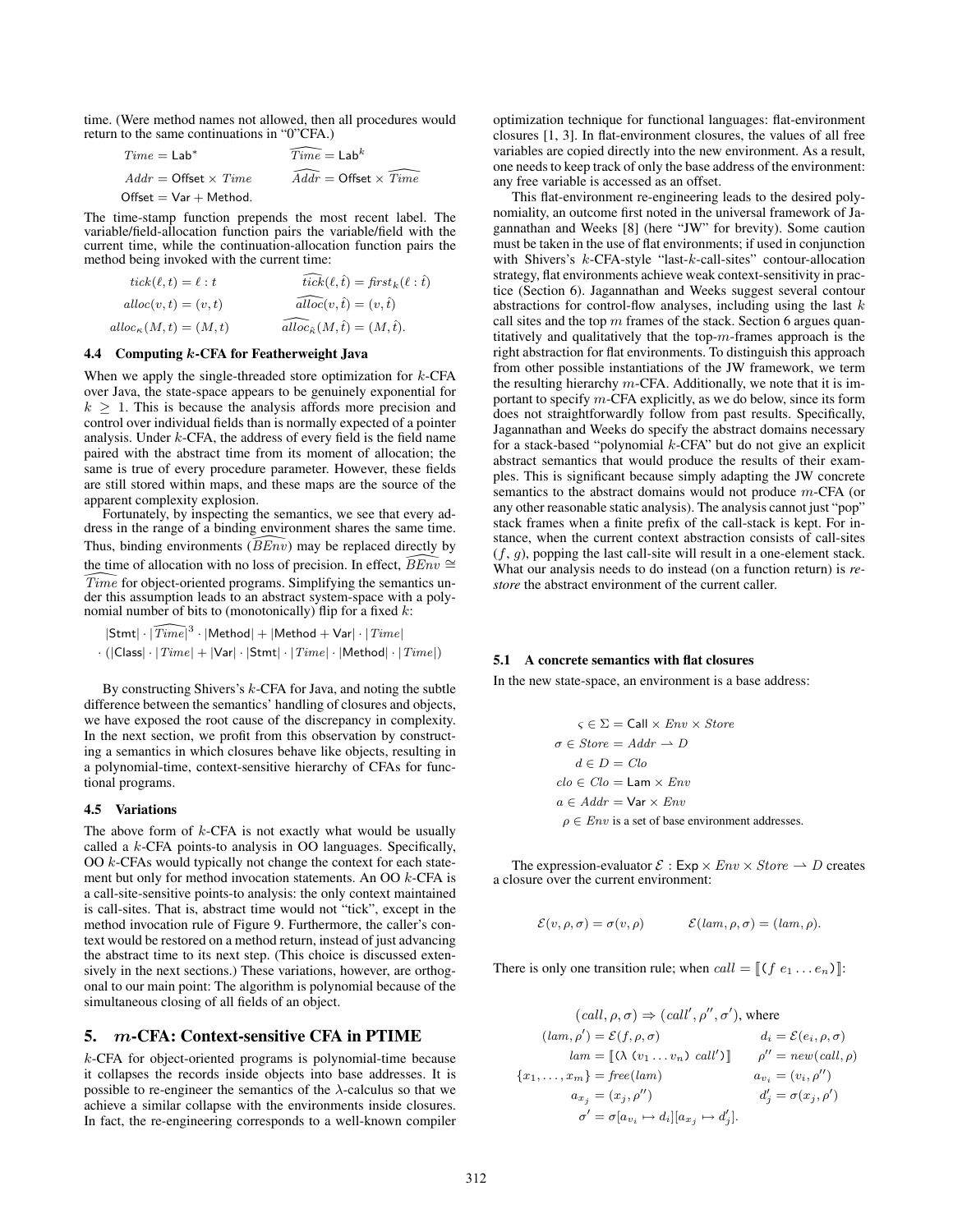# 5.2 Abstract semantics: m-CFA

The abstract state-space is similar to the concrete:

$$
\hat{\zeta} \in \hat{\Sigma} = \text{Call} \times \widehat{Env} \times \widehat{Store}
$$

$$
\hat{\sigma} \in \widehat{Store} = \widehat{Addr} \rightarrow \widehat{D}
$$

$$
\hat{d} \in \hat{D} = \mathcal{P}(\widehat{Clo})
$$

$$
\widehat{clo} \in \widehat{Clo} = \text{Lam} \times \widehat{Env}
$$

$$
\hat{a} \in \widehat{Addr} = \text{Var} \times \widehat{Env}
$$

$$
\hat{\rho} \in \widehat{Env} \text{ is a set of base environments addresses.}
$$

The abstract evaluator  $\hat{\mathcal{E}}$  : Exp  $\times \widehat{Env} \times \widehat{Store} \rightarrow \widehat{D}$  also mirrors the concrete semantics:

$$
\hat{\mathcal{E}}(v,\hat{\rho},\hat{\sigma}) = \hat{\sigma}(v,\hat{\rho}) \qquad \hat{\mathcal{E}}(lam,\hat{\rho},\hat{\sigma}) = \{ (lam,\hat{\rho}) \}.
$$

There is only one transition rule; when  $call = [(f e_1 ... e_n)]$ :

$$
(call, \hat{\rho}, \hat{\sigma}) \Rightarrow (call', \hat{\rho}'', \hat{\sigma}'), \text{ where}
$$

$$
(lam, \hat{\rho}') \in \hat{\mathcal{E}}(f, \hat{\rho}, \hat{\sigma}) \qquad \hat{d}_i = \hat{\mathcal{E}}(e_i, \hat{\rho}, \hat{\sigma})
$$

$$
lam = [\![ (\lambda (v_1 \dots v_n) \; call') ]\!] \quad \hat{a}_{x_j} = (x_j, \hat{\rho}'')
$$

$$
\hat{\rho}'' = \hat{new}(call, \hat{\rho}, lam, \hat{\rho}') \qquad \hat{a}_{v_i} = (v_i, \hat{\rho}'')
$$

$$
\{x_1, \dots, x_m\} = free(lam) \qquad \hat{d}'_j = \hat{\sigma}(x_j, \hat{\rho}')
$$

$$
\hat{\sigma}' = \hat{\sigma} \sqcup [\hat{a}_{v_i} \mapsto \hat{d}_i] \sqcup [\hat{a}_{x_j} \mapsto \hat{d}'_j].
$$

### 5.3 Context-sensitivity

The parameter which must be fixed for  $m$ -CFA is the new environment allocator. To construct the right kind of context-sensitive analysis, we will work backward—from the abstract to the concrete. We would like it to be the case that when a procedure is invoked, bindings to its parameters are separated from other bindings based on calling context. In addition, we need it to be the case that procedures return to the calling context in which they were invoked. (Bear in mind that "returning" in CPS means calling the continuation argument.) Directly allocating the last  $k$  call sites, as in k-CFA, does not achieve the desired effect, because variables get repeatedly rebound during the evaluation of a procedure with each invocation of an internal continuation. This causes variables from separate invocations to merge once they are  $k$  calls into in the procedure. Counterintuitively, we solve this problem by allocating *fewer* abstract environments. We want to allocate a new environment when a true procedure is invoked, and we want to restore an old environment when a continuation is invoked. As a result,  $m$ -CFA is sensitive to the top  $m$  stack frames, whereas  $k$ -CFA is sensitive to the last  $k$  calls.<sup>5</sup>

In this case, environments will be a function of context, so we have environments play the role of time-stamps in  $k$ -CFA:

$$
\widehat{Env} = \widehat{Call}^m
$$

,

 $m$ -CFA assumes and exploits the well-known partitioning of the CPS grammar from ∆CFA [12] which syntactically distinguishes ordinary procedures from continuations:

$$
\widehat{new}(call, \hat{\rho}, lam, \hat{\rho}') = \begin{cases} \text{first}_{m}(call : \hat{\rho}) & \text{lam is a procedure} \\ \hat{\rho}' & \text{lam is a continuation.} \end{cases}
$$

From this it is clear that  $[m = 0]$ CFA and  $[k = 0]$ CFA are actually the same context-insensitive analysis.

By setting  $Env = \mathbb{N} \times \text{Call}^*$ , it is straightforward to construct a concrete allocator that the abstract allocator simulates:

$$
new(call, (n, c\ddot{all}), lam, (n', c\ddot{all}')) =
$$
  

$$
\begin{cases} (n+1, call : c\ddot{all}) & lam is a procedure \\ (n+1, c\ddot{all}') & lam is a continuation. \end{cases}
$$

### 5.4 Computing  $m$ -CFA

Consider the single-threaded system-space for m-CFA:

$$
\hat{\Xi} = \mathcal{P}\left(\text{Call} \times \widehat{Env}\right) \times \widehat{Store} \approx \left(\text{Call} \rightarrow \mathcal{P}\left(\widehat{Env}\right)\right) \times \left(\text{Addr} \rightarrow \mathcal{P}\left(\widehat{Clo}\right)\right).
$$

Theorem 5.1. *Computing* m*-CFA is complete for PTIME.*

*Proof.* Computing m-CFA is a monotonic ascent through a lattice whose height is polynomial in program size:

$$
|\mathsf{Call}| \times |\mathsf{Call}|^m \times |\mathsf{Var}| \times |\mathsf{Call}|^m \times |\mathsf{Lam}| \times |\mathsf{Call}|^m.
$$

Clearly, for any choice of  $m \geq 0$ , m-CFA is computable in polynomial time. Hardness follows from the fact that  $[m = 0]$ CFA and  $[k = 0]$ CFA are the same analysis, which is known to be PTIME-hard [18].  $\Box$ 

# 6. Comparisons to related analyses

This work draws heavily on the Cousots' abstract interpretation [4, 5] and upon Shivers's original formulation of k-CFA [17]. m-CFA (assuming suitable widening) can be viewed as an instance of the universal framework of Jagannathan and Weeks [8], but for continuation-passing style. If one naively uses the framework of Jagannathan and Weeks [8] with Shivers's k-CFA contour-allocation strategy, the result is a polynomial CFA algorithm that uses a "last $k$ -call-sites" context abstraction, unlike our  $m$ -CFA, which uses a top-m-frames abstraction. In the rest of this section, "naive polynomial k-CFA" refers to a flat-environment CFA with a last-k-callsites abstraction.

We will argue next, both qualitatively and quantitatively, why the top- $m$ -frame abstraction is better than the last- $k$ -call abstraction for the case of flat-environment CFAs. The distinction between these policies is subtle yet important. Using the last  $k$  call sites forces environments within a function's scope to merge after the kth (direct or indirect) call made by a function. Any recursive function will appear to make at least  $k$  calls during an analysis, leaving only leaf procedures with boosted context-sensitivity; since leaf procedures do not invoke higher-order functions, the extra context-sensitivity offers no benefit to control-flow analysis.

Consider, for example, the invocation of a simple function:

(identity 3)

If the definition of the identity function is:

(define (identity x) x)

then both naive polynomial 1CFA and  $[m = 1]$ CFA return the same flow analysis as  $[k = 1]$ CFA for the program:

(id 3) (id 4)

That is, all agree the return value is 4. If, however, we add a seemingly innocuous function call to the body of the identity function:

(define (identity x) (do-something) x)

<sup>&</sup>lt;sup>5</sup> Consider a program which calls a, calls b and then returns from b. [ $k =$ 1]CFA will consider the context to be the call to b, while  $[m = 1]$ CFA will consider the context to be the call to a.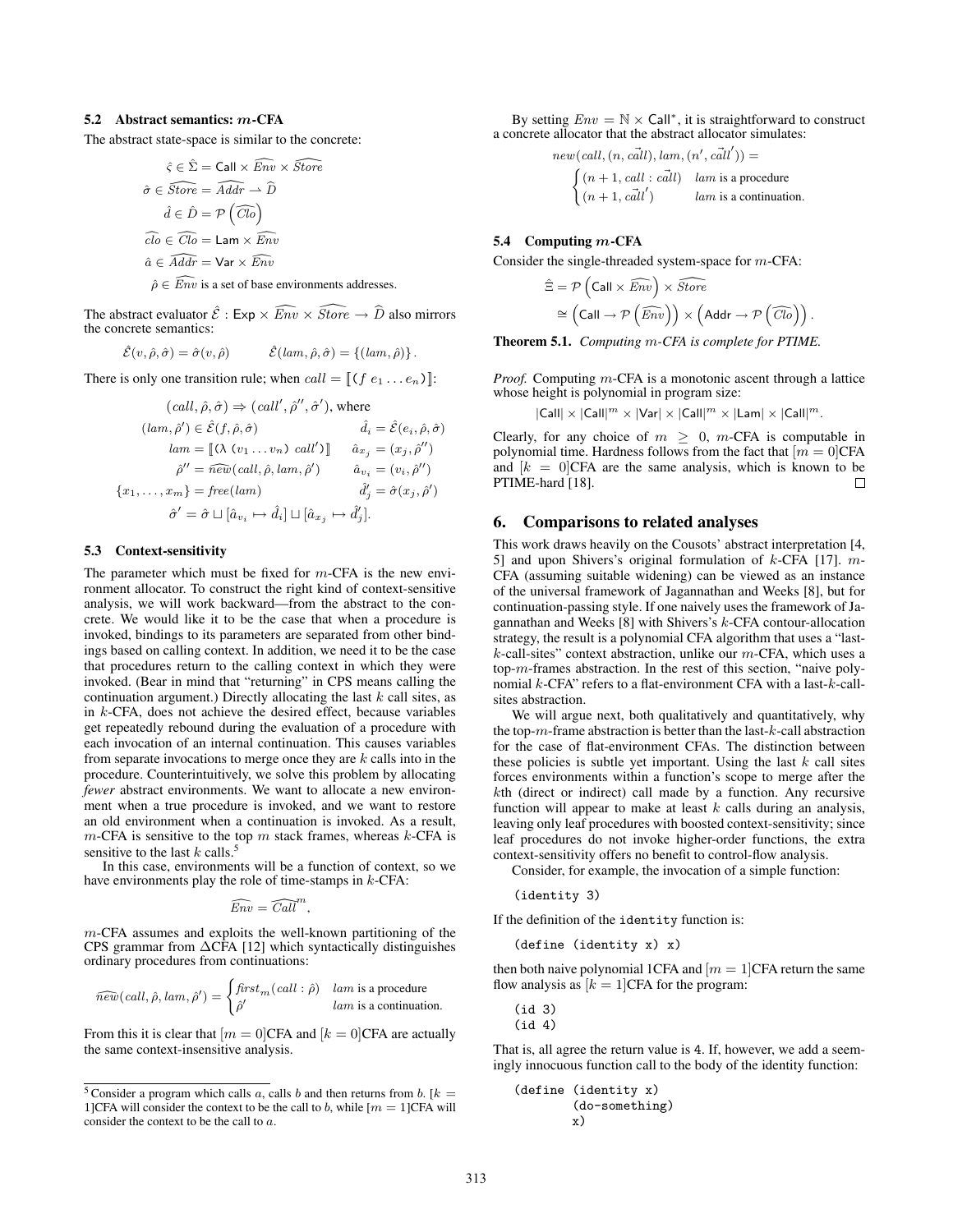then polynomial 1CFA would say that the program returns 3 or 4, whereas  $[m = 1]$ CFA and  $[k = 1]$ CFA still agree that the return value is just 4.

To understand why naive polynomial 1CFA degenerates into the behavior of 0CFA with the addition of the function call to  $\phi$ -something, consider what the last  $k = 1$  call sites are at the return point x. Without the intervening call to (do-something), the last call site at this point was (id 3) in the first case, and (id 4) in the second case. Thus, polynomial 1CFA keeps the bindings to x distinct. *With* the intervening call to (do-something), the last call site becomes (do-something) in both cases, causing the flow sets for x to merge together. If, however, we allocate the top  $m$  stack frames for the environment, then the intervening call to do-something has no effect, because the top of the stack at the return point  $x$  is still the call to (id 3) or (id 4), which keeps the bindings distinct.

Several papers have investigated polyvariant flow analyses with polynomial complexity bounds in the setting of type-based analysis, as compared with the abstract interpretation approach employed in this paper. Mossin [14] presents a flow analysis based on polymorphic subtyping including polymorphic recursion for a simply-typed (i.e. monomorphically typed)  $\lambda$ -calculus. Mossin's algorithm operates in  $O(n^8)$ -time and both Rehof and Fähndrich [15] and Gustavsson and Svenningsson [6] developed alternative algorithms that operate in  $O(n^3)$ , where *n* is the size of the explicitly typed program (and in the worst case, types may be exponentially larger than the programs they annotate). m-CFA does not impose typability assumptions and is polynomial in the program size without type annotations. As a consequence of the abstract interpretation approach taken in  $m$ -CFA, unreachable parts of the program are never analyzed, in contrast to most type based approaches. Another difference concerns the space of abstract values: m-CFA includes closure approximations, while polymorphic recursive flow types relate program text and do not predict run-time environment structure.

### 6.1 Benchmark-driven comparisons

We have implemented  $k$ -CFA,  $m$ -CFA and polynomial  $k$ -CFA for R5RS Scheme (with support for some of R6RS). Making a fair comparison of unrelated CFAs (e.g.,  $m$ -CFA and polynomial  $k$ -CFA) is not straightforward. CFAs are not totally ordered by either speed or precision for all programs. In fact, even within the same program, two CFAs may each be locally more precise at different points in the program. That is, given the output of two CFAs, it might not always be possible to say one is more precise than another. To compare CFAs on an "apples-to-apples" basis requires careful benchmark construction; we discuss the results on such benchmarks below.

#### 6.1.1 Comparing speed with precision held constant

The constructive content of Van Horn and Mairson's proof offers a way to generate benchmarks that exercise the worst-case behavior of a CFA—by constructing a program that forces the CFA to the top of the lattice (because the most precise possible answer is the top). Using this insight, we constructed a series of successively larger "worst-case" benchmarks and recorded how long it took each CFA to reach the top of the lattice on a 2 Core, 2 GHz OS X machine:

| Terms | $k=1$      | $m=1$      | poly., $k=1$ | $k=0$           |  |
|-------|------------|------------|--------------|-----------------|--|
| 69    | $\epsilon$ | $\epsilon$ | Е            |                 |  |
| 123   | E          | $\epsilon$ | €            |                 |  |
| 231   | 46 s       | E          | 2 s          |                 |  |
| 447   | $\infty$   | 3s         | 5 s          | 2s              |  |
| 879   | $\infty$   | 48 s       | 1 m 8 s      | 15 <sub>s</sub> |  |
| 1743  | $\infty$   | 51 m       | $\infty$     | 3 m 48 s        |  |

 $\epsilon$  indicates that the analysis returned in less than one second;  $\infty$ indicates the analysis took longer than one hour.

As can be seen,  $m$ -CFA is not just faster than  $k$ -CFA but also consistently faster than naive polynomial  $k$ -CFA. The difference in scalability between  $m$ -CFA and  $k$ -CFA is large and matches the theoretical expectations well. *From these numbers we can infer that, in the worst case, the feasible range of context-sensitive analysis of functional programs has been increased by two-to-three orders of magnitude.*

# 6.2 Comparing speed and precision

On the following benchmarks, we measured both the run-time of the analyses and the number of inlinings supported by the results. We are using the number of inlinings supported as a crude but immediately practical metric of the precision of the analysis.

| Prog/<br><b>Terms</b>     | $k=1$      |     | $m=1$      |     | poly., $k=1$ |     | $k=0$      |     |
|---------------------------|------------|-----|------------|-----|--------------|-----|------------|-----|
| eta<br>49                 | $\epsilon$ | 7   | $\epsilon$ | 7   | $\epsilon$   | 3   | $\epsilon$ | 3   |
| map<br>157                | $\epsilon$ | 8   | $\epsilon$ | 8   | $\epsilon$   | 8   | $\epsilon$ | 6   |
| sat<br>223                | $\infty$   |     | $\epsilon$ | 12  | 1s           | 12  | $\epsilon$ | 12  |
| regex<br>1015             | 4s         | 25  | 3s         | 25  | 14s          | 25  | 2s         | 25  |
| scm2java<br>2318          | 5s         | 86  | 3s         | 86  | 3s           | 79  | 4s         | 79  |
| interp<br>4289            | 5s         | 123 | 4s         | 123 | 9s           | 123 | 5s         | 123 |
| scm <sub>2c</sub><br>6219 | 179s       | 136 | 143s       | 136 | 157s         | 131 | 55s        | 131 |

The first two benchmarks test common functional idioms; sat is a back-tracking SAT-solver; regex is a regular expression matcher based on derivatives; scm2java is a Scheme compiler that targets Java; interp is a meta-circular Scheme interpreter; scm2c is a Scheme compiler that targets C.

*From these experiments,* m*-CFA appears to be as precise as* k*-CFA in practice, but at a fraction of the cost. Compared to naive polynomial 1CFA,* [m = 1]*CFA is always equally fast or faster and equally or more precise. These experiments also suggest that naive polynomial 1CFA is little better than 0CFA in practice, and, in fact, it even incurs a higher running time than* k*-CFA in some cases.*

# 7. Conclusion

Our investigation began with the  $k$ -CFA paradox: the apparent contradiction between  $(1)$  Van Horn and Mairson's proof that  $k$ -CFA is EXPTIME-complete for functional languages and (2) the existence of provably polynomial-time implementations of  $k$ -CFA for object-oriented languages. We resolved the paradox by showing that the *same* abstraction manifests itself differently for functional and object-oriented languages. To do so, we faithfully reconstructed Shivers's k-CFA for Featherweight Java, and then found that the mechanism used to represent closures is degenerate for the semantics of Java. This degeneracy is what causes the collapse into polynomial time.

With respect to standard practice in  $k$ -CFA, the bindings inside closures may be introduced over time in several contexts, whereas the fields inside an object are all allocated in the same context. This allows objects to be represented as a class name plus the initial context, whereas the environments inside closures must be a true map from variables to binding contexts; this map causes the exponential blow-up in complexity for functional k-CFA. Armed with this insight, we constructed a concrete semantics for the  $\lambda$ calculus which uses flat environments—environments in which free